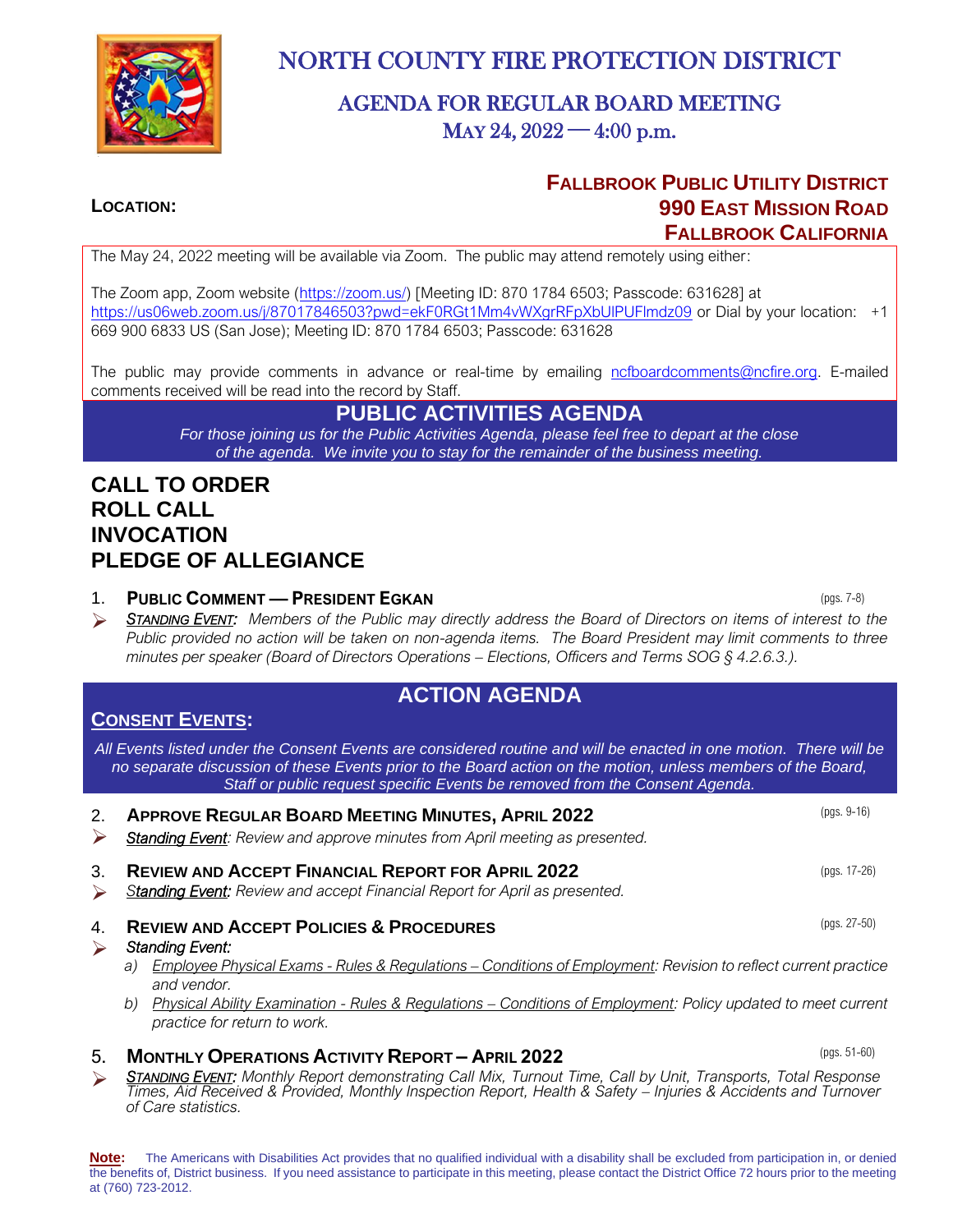

*MAY 24, 2022*

*PAGE 2 OF 4*

#### **ACTION EVENTS:**

*All Events listed under the Action Events Agenda will be presented and discussed prior to the Board taking action on any matter. Time Certain Events will commence precisely at the time announced in the Agenda.*

- 6. **REVIEW AND CONSIDER TRANSITION OF THE DISTRICT'S PROPERTY/LIABILITY CARRIER** (pgs. 63-106) **— DFC MAHR AND CHIEF MCREYNOLDS**
- ➢ *New Item: Consider transition from SDRMA to Emergency Services Insurance Program (ESIP).*
- 7. SET PUBLIC HEARING DATE/TIME CERTAIN JULY 26, 2022 (4:05 P.M.) ADOPTING A (pgs. 107-108) **RESOLUTION ESTABLISHING A MULTI-YEAR FACILITIES AND EQUIPMENT PLAN FOR THE FIRE MITIGATION PROGRAM — FM FIERI AND CHIEF MCREYNOLDS**
- ➢ *Annual Item: Recommendation to set required Public Hearing, date and times certain on July 26, 2022 for hearing as outlined.*
- 8. **REVIEW AND APPROVE/AUTHORIZE FIXED CHARGE SPECIAL ASSESSMENT FOR WEED**  (pgs. 109-162) **ABATEMENT – FIRST READING — FM FIERI AND CHIEF MCREYNOLDS**
- ➢ *Annual Item: Approve and authorize Staff to deliver fixed Charge Assessment to County when deadlines are met.*
- 9. **APPROVE AND AUTHORIZE STAFF TO EXECUTE A CONTRACT FOR STATION 2 FACILITY**  (pgs. 163-164) **MAINTENANCE PROJECT — D/C MACMILLAN AND CHIEF MCREYNOLDS**
- ➢ *New Item: Approve and authorize Staff to execute a contract for Station 2 Maintenance Project with Reed Family Enterprises, Inc.*
- 10. **APPROVE AND AUTHORIZE STAFF TO EXECUTE A CONTRACT FOR STATION 3 RENOVATION CONSTRUCTION MANAGEMENT SERVICES — CHIEF MCREYNOLDS**  (pgs. 165-166)
- ➢ *New Item: Approve and authorize Staff to execute a contract for Station 3 Renovation Construction Management Services with Erickson Hall Construction.*

## **DISCUSSION AGENDA**

*No action shall be undertaken on any Discussion Event. The Board may: acknowledge receipt of the information or*  report and make comments; refer the matter to Staff for further study or report; or refer the matter to a future *agenda.*

- 11. **DISCUSSION/REPORT ON BLS AMBULANCE TRIAL — DFC MAHR AND CHIEF**  (pgs.167-168) **MCREYNOLDS**
- ➢ *Follow-Up Report: Report on status of BLS Ambulance trial.*
- 12. **DISCUSSION ON PRELIMINARY BUDGET ─ FINANCE MANAGER JUUL AND CHIEF MCREYNOLDS JUUL** (pgs. 169-174)
- ➢ *Annual Item: Discussion of Preliminary Budget and of any changes in Budget process.*

**STANDING DISCUSSION EVENTS:** *All Events listed under the Standing Discussion Events are presented every meeting.*

| $\bullet$              | $\bullet$ LEGAL COUNSEL REPORT:<br>"Will Virtual Public Meetings Continue Even After the Pandemic?" | (pgs. 175-176) |
|------------------------|-----------------------------------------------------------------------------------------------------|----------------|
| $\bullet$<br>$\bullet$ | <b>WRITTEN COMMUNICATION: None</b><br><b>BOARD RECOGNITION PROGRAM</b>                              | (pgs. 177-178) |
|                        | • NEWS ARTICLES: As attached.                                                                       | (pgs. 179-198) |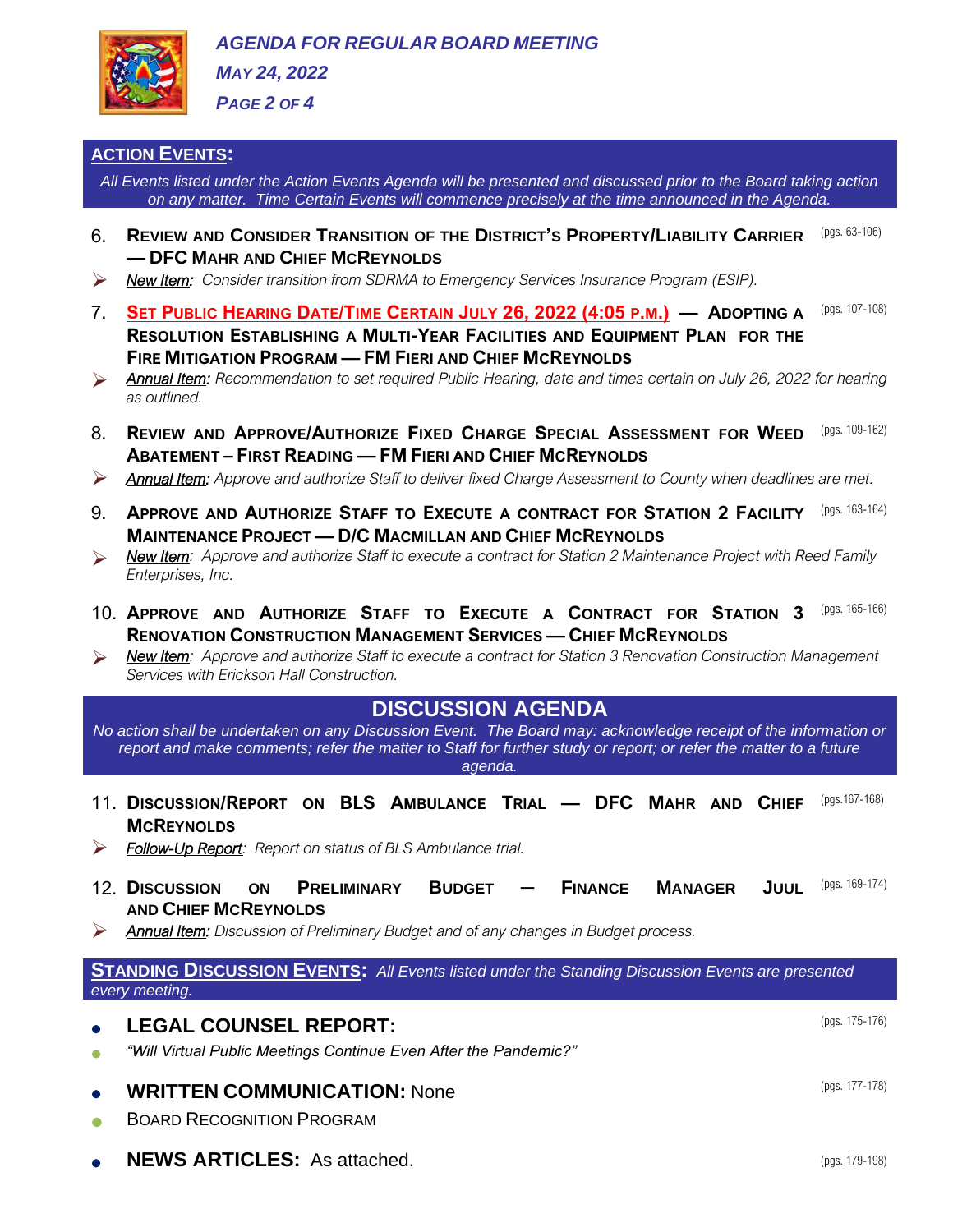

*PAGE 3 OF 4*

## • **COMMENTS/REPORTS/QUESTIONS:** (pgs. 199-200)

(pgs. 201-202)

- **STAFF:**
	- Chief McReynolds
	- **Other Staff**
- **BOARD**
- **BARGAINING GROUPS**
- **PUBLIC COMMENT**

# **CLOSED SESSION**

The Board will enter closed session to discuss events as outlined herein. As provided in the Government Code, the public will not be present during these discussions. At the end of the Closed Session, the Board shall publicly report any action taken in Closed Session (and the vote or abstention on that action of every member present) in accordance with Government Code § 54950 ET. seq.)

## CS-1. **ANNOUNCEMENT — PRESIDENT EGKAN:**

- $\triangleright$  An announcement regarding the items to be discussed in Closed Session will be made prior to the commencement of Closed Session.
- CS-2. **CONFERENCE WITH LABOR NEGOTIATOR – GOVERNMENT CODE § 54957.6 — MANAGEMENT GROUP NEGOTIATIONS – CHIEF MCREYNOLDS:**
- ➢ NCFPD <sup>M</sup>ANAGEMENT GROUP

DISTRICT NEGOTIATORS: CHIEF MCREYNOLDS, DISTRICT COUNSEL JAMES

- CS-3. **CONFERENCE WITH LABOR NEGOTIATOR – GOVERNMENT CODE § 54957.6 — NON-SAFETY GROUP NEGOTIATIONS – CHIEF MCREYNOLDS:**
- ➢ FFA NON-SAFETY GROUP NEGOTIATORS DISTRICT NEGOTIATORS: CHIEF MCREYNOLDS, DISTRICT COUNSEL JAMES

## CS-4. **CONFERENCE WITH LABOR NEGOTIATOR – GOVERNMENT CODE § 54957.6 — SAFETY GROUP NEGOTIATIONS — CHIEF MCREYNOLDS:**

➢ FFA <sup>S</sup>AFETY GROUP NEGOTIATORS DISTRICT NEGOTIATORS: CHIEF MCREYNOLDS, DISTRICT COUNSEL JAMES

## CS-5. **EVALUATION OF PERFORMANCE – GOVERNMENT CODE** § **54957:**

 $\triangleright$  FIRE CHIEF/CEO DISTRICT NEGOTIATOR: DISTRICT COUNSEL JAMES

## CS-6. EMPLOYMENT OF PUBLIC EMPLOYEE - GOVERNMENT CODE § 54957(b) - CHIEF MCREYNOLDS: ➢ District Counsel

CS-7. **REPORT FROM CLOSED SESSION — PRESIDENT EGKAN**